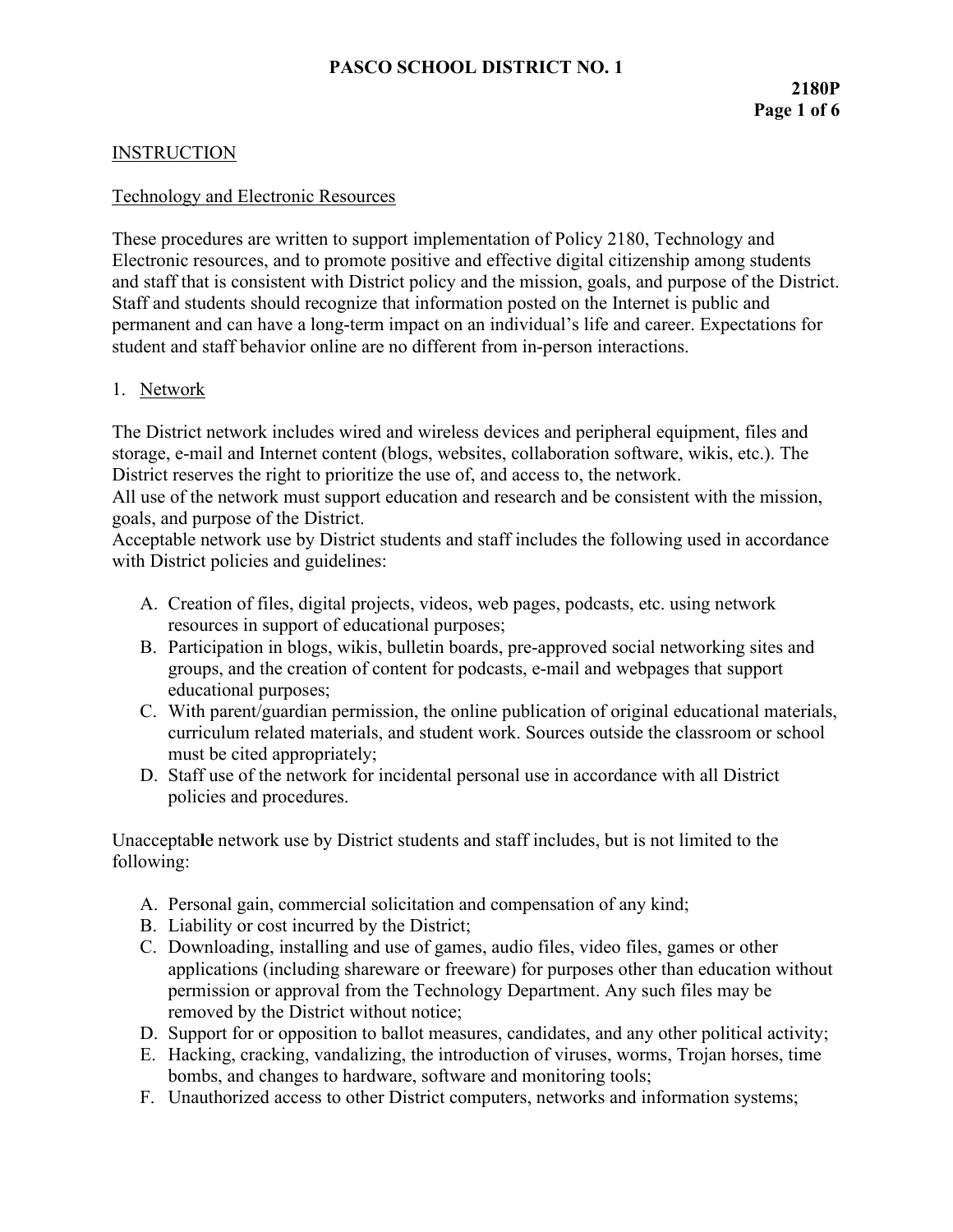- G. Cyberbullying, hate mail, defamation, harassment and/or retaliation and/or discrimination of any kind;
- H. Information posted, sent or stored online that could endanger others (e.g., bomb construction, drug manufacturing);
- I. Accessing, uploading, downloading, storage and/or distribution of obscene, pornographic or sexually explicit material;
- J. Causing or attempting to cause security breaches or disruptions of network communication and/or network performance; or
- K. Connection to the network of personally owned computers, electronic devices, or other equipment without prior approval from the superintendent or designee. Any such equipment may be remotely disabled, confiscated, and/or removed. This does not apply to authorized WiFi access.

The District will not be responsible for any damages suffered by any user, including but not limited to, loss of data resulting from delays, non-deliveries, mis-deliveries or service interruptions caused by his/her own negligence or any other errors or omissions. The District will not be responsible for unauthorized financial obligations resulting from the use of, or access to, the District's computer network or the Internet.

## 2. Internet Safety and Instruction

Personal Information and Inappropriate Content:

- A. Students and staff will not reveal personal information, including a home address and phone number on web sites, blogs, podcasts, videos, wikis, e-mail or as content on any other electronic medium;
- B. Students and staff will not reveal personal information about another individual on any electronic medium;
- C. Staff will not interact with students in a personal manner on Internet social networking sites such as Facebook, MySpace, Twitter, or any similar sites;
- D. No student pictures or names can be published on any public class, school or District website unless the appropriate permission has been verified according to District policy;
- E. Offensive, objectionable, inappropriate content, or content inconsistent with District policies that is posted on District-owned or operated Internet sites or pages will be deleted at the discretion of the superintendent or designee.

All students will be educated about appropriate online behavior, including interacting with other individuals on social networking websites and in chat rooms, and cyberbullying awareness and response. Age appropriate materials will be made available for use across grade levels. Training regarding online safety issues and materials implementation will be made available for administration, staff and families.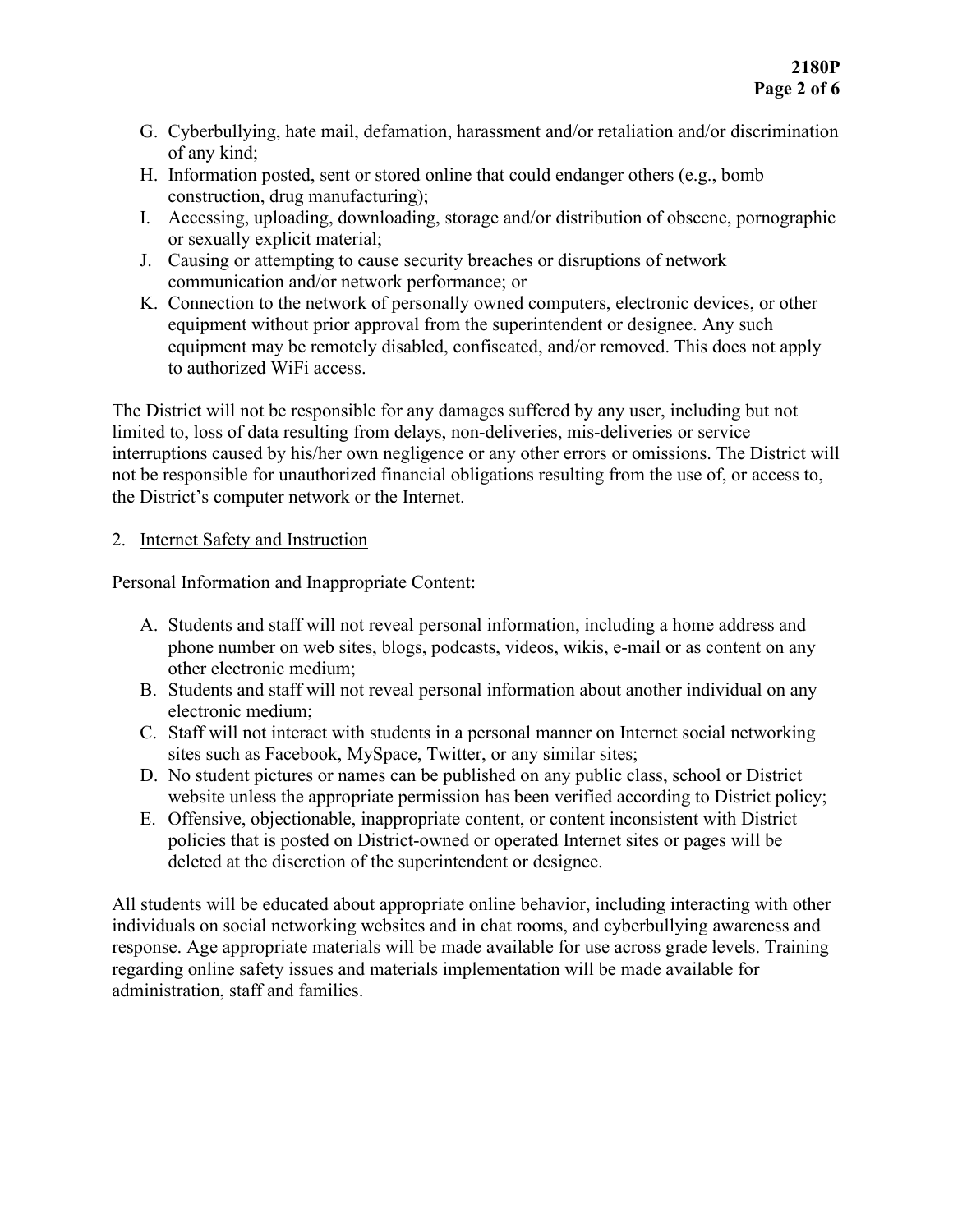### 3. Filtering and Monitoring

Filtering software is used to block or filter access to materials that are obscene and all child pornography, in accordance with the Children's Internet Protection Act (CIPA). Other objectionable material could be filtered. The determination of what constitutes "other objectionable" material is determined by the superintendent or designee.

- A. Filtering software is not 100% effective. While filters make it more difficult for objectionable material to be received or accessed, filters are not a lone solution. Every user must take responsibility for his/her use of the network and Internet and avoid objectionable sites;
- B. Any attempts to defeat or bypass the District's Internet filter or conceal Internet activity are prohibited. This includes, but is not limited to proxies, https, special ports, modifications to District browser settings and any other techniques designed to evade filtering or enable the publication of inappropriate content;
- C. E-mail inconsistent with the educational and research mission of the District will be considered SPAM and blocked from entering District e-mail boxes;
- D. The District will provide appropriate adult supervision of Internet use. The first line of defense in controlling access by minors to inappropriate material on the Internet is deliberate and consistent monitoring of student access to District devices;
- E. Staff members who supervise students, control electronic equipment or have occasion to observe student use of said equipment online, must make a reasonable effort to monitor the use of this equipment to assure that student use conforms to the mission and goals of the District; and
- F. Staff must make a reasonable effort to become familiar with the Internet and to monitor, instruct and assist effectively.

### 4. Supervision and Access

Staff and students who access the Pasco School District Network should receive appropriate training and/or information regarding acceptable use. A signed "Internet Use Informed Consent" form, or other similar form adopted by the District, must be on file with the District for students to have independent access to the internet consistent with District acceptable use. Staff must sign a "Network Account Application" assurance form, or other similar form adopted by the District.

Staff members who supervise students, control electronic equipment, or have occasion to observe student use of said equipment online must make a reasonable effort to monitor use of this equipment to ensure that student use conforms with this policy and procedure.

Under prescribed circumstances, guest, vendor, or contractor use of the network may be permitted, provided such individuals agree that their use furthers the purpose and goals of the District, and is consistent with this policy and procedure.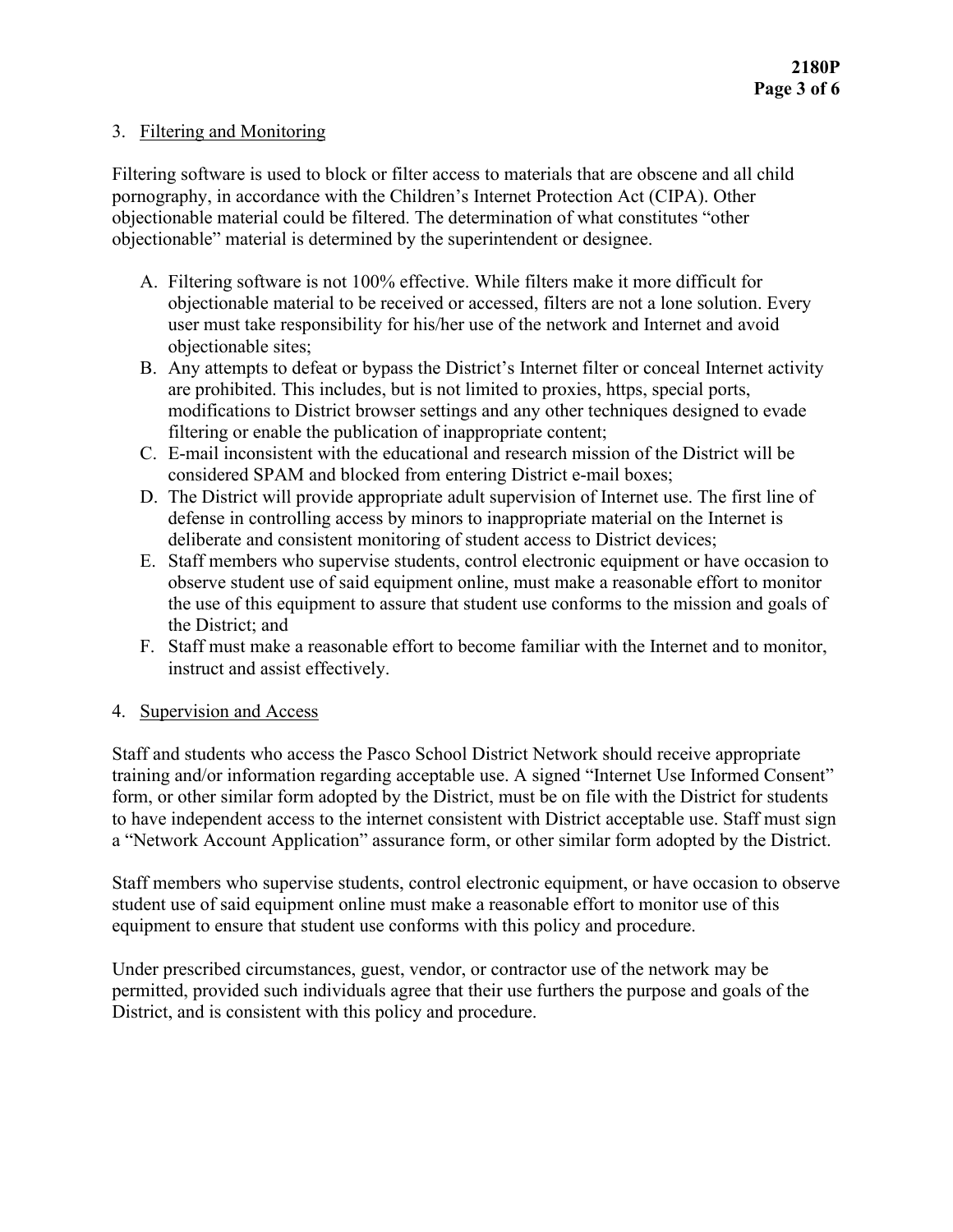# 5. Copyright

Downloading, copying, duplicating and distributing software, music, sound files, movies, images or other copyrighted materials without the specific written permission of the copyright owner is generally prohibited. However, the duplication and distribution of materials for educational purposes is permitted when such duplication and distribution falls within the Fair Use Doctrine of the United States Copyright Law (Title 17, USC) and content is cited appropriately.

## 6. Ownership of Work

All work completed by employees as part of their employment will be considered property of the District. The District will own any and all rights to such work including any and all derivative works, unless there is a written agreement to the contrary.

All work completed by students as part of the regular instructional program is owned by the student as soon as it is created, unless such work is created while the student is acting as an employee of the school system or unless such work has been paid for under a written agreement with the school system. If under an agreement with the District, the work will be considered the property of the District. Staff members must obtain a student's permission prior to distributing his/her work to parties outside the school.

## 7. Network Security and Privacy

1. Network Security

Passwords are the first level of security for a user account. System logins and accounts are to be used only by the authorized owner of the account for authorized District purposes. Students and staff are responsible for all activity on their account and must not share their account password. The following procedures are designed to safeguard network user accounts:

- A. Change passwords according to District requirements;
- B. Use of another user's account is strictly prohibited;
- C. Do not insert passwords into e-mail or other communications;
- D. Memorize account passwords and/or keep them in a secure location;
- E. Do not store passwords in any electronic file without encryption;
- F. Do not use the "remember password" feature of Internet browsers; and
- G. Lock the screen or log off if leaving the computer.

# 2. Student Data is Confidential

District staff must maintain the confidentiality of student data in accordance with the Family Educational Rights and Privacy Act (FERPA).

# 3. No Expectation of Privacy

The District provides the network system, e-mail and Internet access as a tool for education and research in support of the District's mission. The District reserves the right to monitor, inspect,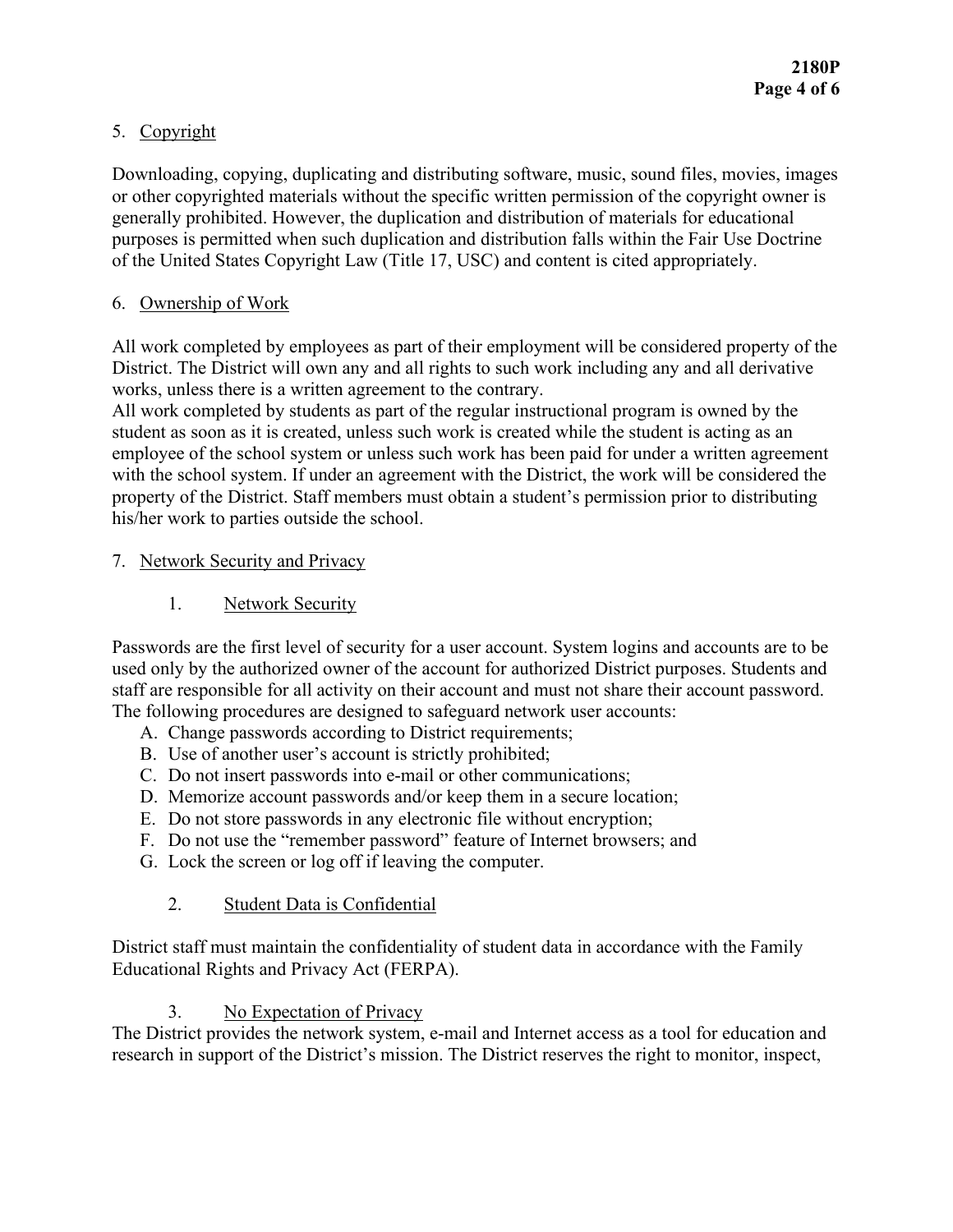copy, review, restrict access to, and store without prior notice information about the content and usage of:

- A. The network;
- B. User files and disk space utilization;
- C. User applications and bandwidth utilization;
- D. User document files, folders and electronic communications;
- E. E-mail;
- F. Internet access; and
- G. Any and all information transmitted or received in connection with network and e-mail use.

No student or staff user should have any expectation of privacy when using the District's network. The District reserves the right to disclose any electronic messages to law enforcement officials or third parties as appropriate. All documents are subject to the public records disclosure laws of the State of Washington.

### 8. Archive and Backup

Backup is made of all District e-mail correspondence for purposes of public disclosure and disaster recovery. Barring power outage or intermittent technical issues, staff and student files are backed up on District servers regularly. Refer to the District retention policy for specific records retention requirements.

### 9. Disciplinary Action

All users of the District's electronic resources are required to comply with the District's policy and procedures, and agree to abide by the provisions set forth in the District's user agreement.

Violation of any of the conditions of use explained in the network account application, any user agreement, or this policy and procedure may be cause for disciplinary action, up to and including suspension or expulsion from school (for students), up to and including suspension or termination of employment (for staff), and suspension or revocation of network and computer access privileges.

## 10. Social Networking Sites/Interactive Media

## 1. General Conditions

The District's electronic resources may include District established social media sites or accounts, such as Facebook pages, Twitter, or other similar interactive media that are created and maintained by the superintendent or designee. Policy 2180 and 2180P apply to members of the public accessing and/or posting to such sites, and any violation of these requirements shall result in removal of prohibited content and/or denial of access privileges for violators. Members of the public may post relevant content on such District-maintained sites if account permissions are set to allow such posting, provided that any such content complies with the requirements of Policy 2180 and 2180P.